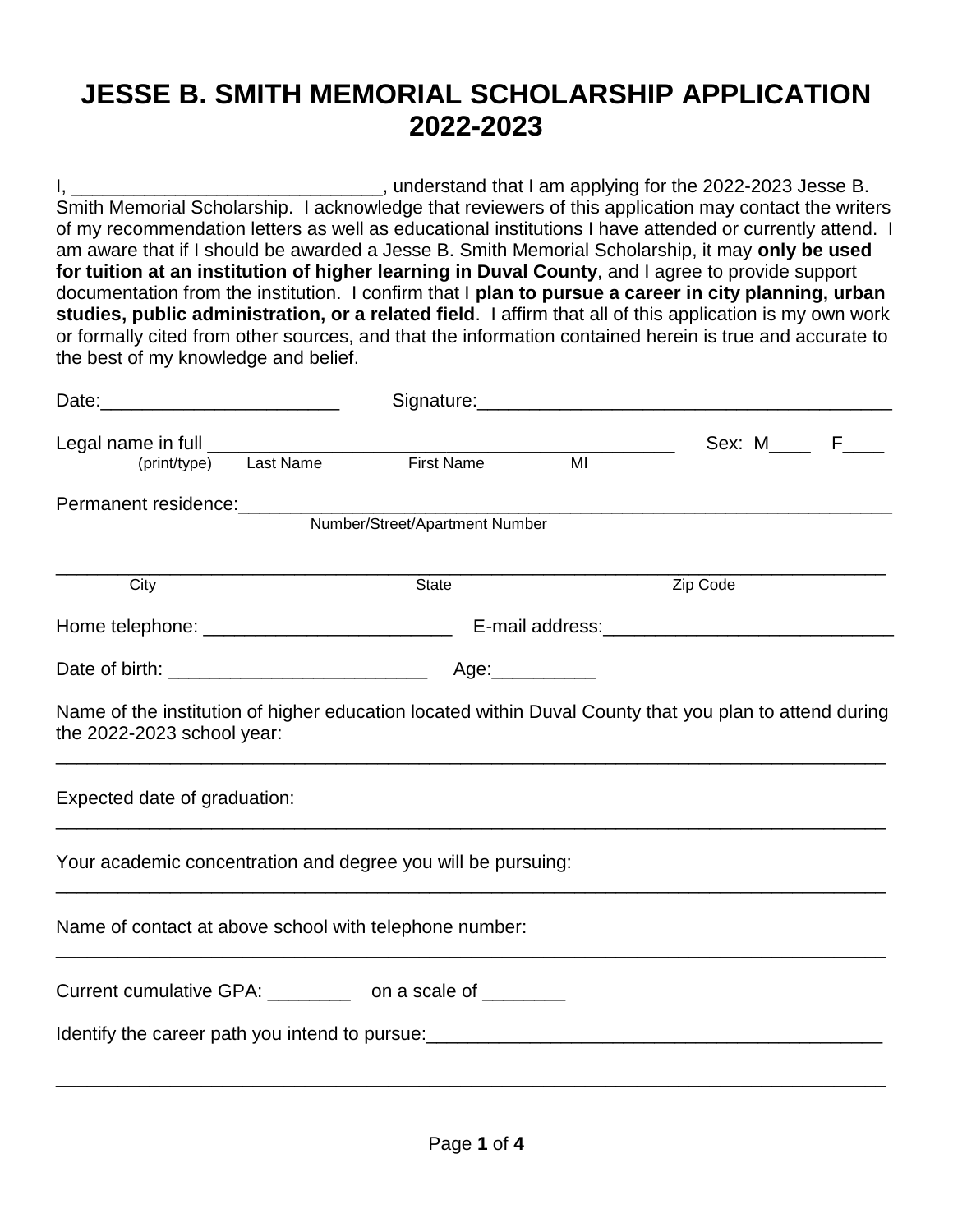Prioritize and limit your responses to the following items to the space provided. Inserts, attachments, and additional pages **will not be accepted**.

1. List the schools from which you graduated or are currently attending. Include summer, study abroad and exchange programs.<br>School Loca

Location Degree(s) Earned Dates Attended

2. List school activities (student government, sports, publications, school-sponsored community service programs, student –faculty committees, arts, music, etc.) in descending order of significance: School Activity Dates

3. List public service and community activities (children and youth wellness and health, families and neighborhoods, environmental protection/conservation advocacy activities, work with religious organizations, etc.). Do not repeat items listed previously. List in descending order of significance: Activity Dates **Role/Function CONSIDER IN THE CONSIDER ACTIVITY** Dates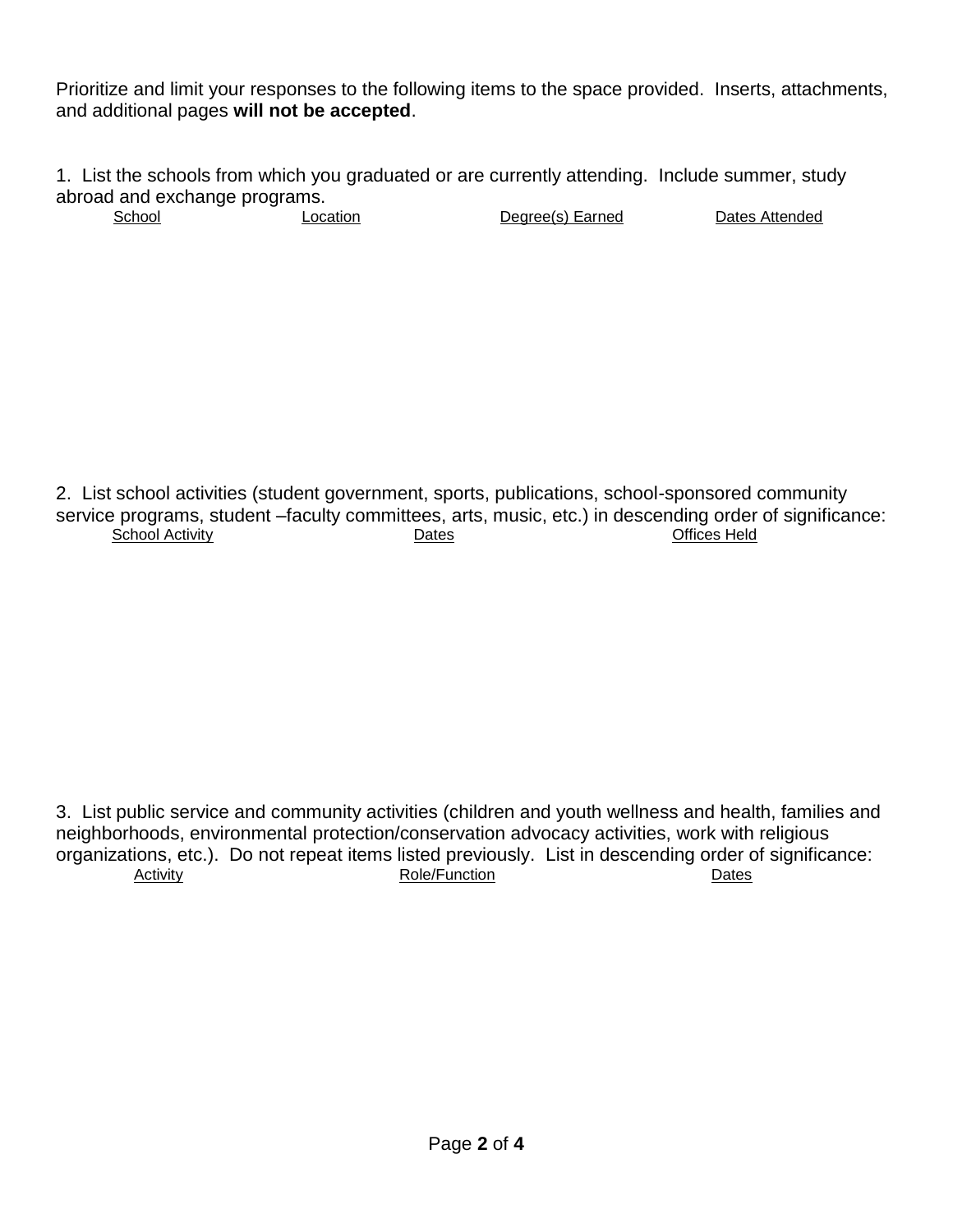4. List government activities (internships with government agencies, partisan and nonpartisan political activities, ROTC/military, municipal boards and commissions). List student government under Item 2.<br>Activity Role/Function Dates

5. List part-time and full-time jobs during high school and/or college (include any internships).<br>Type of Work Employer Benes Dates Average # of Hours/Week Employer Dates Average # of Hours/Week

6. List awards, scholarships, publications or special recognitions you have received. List in order of date received.